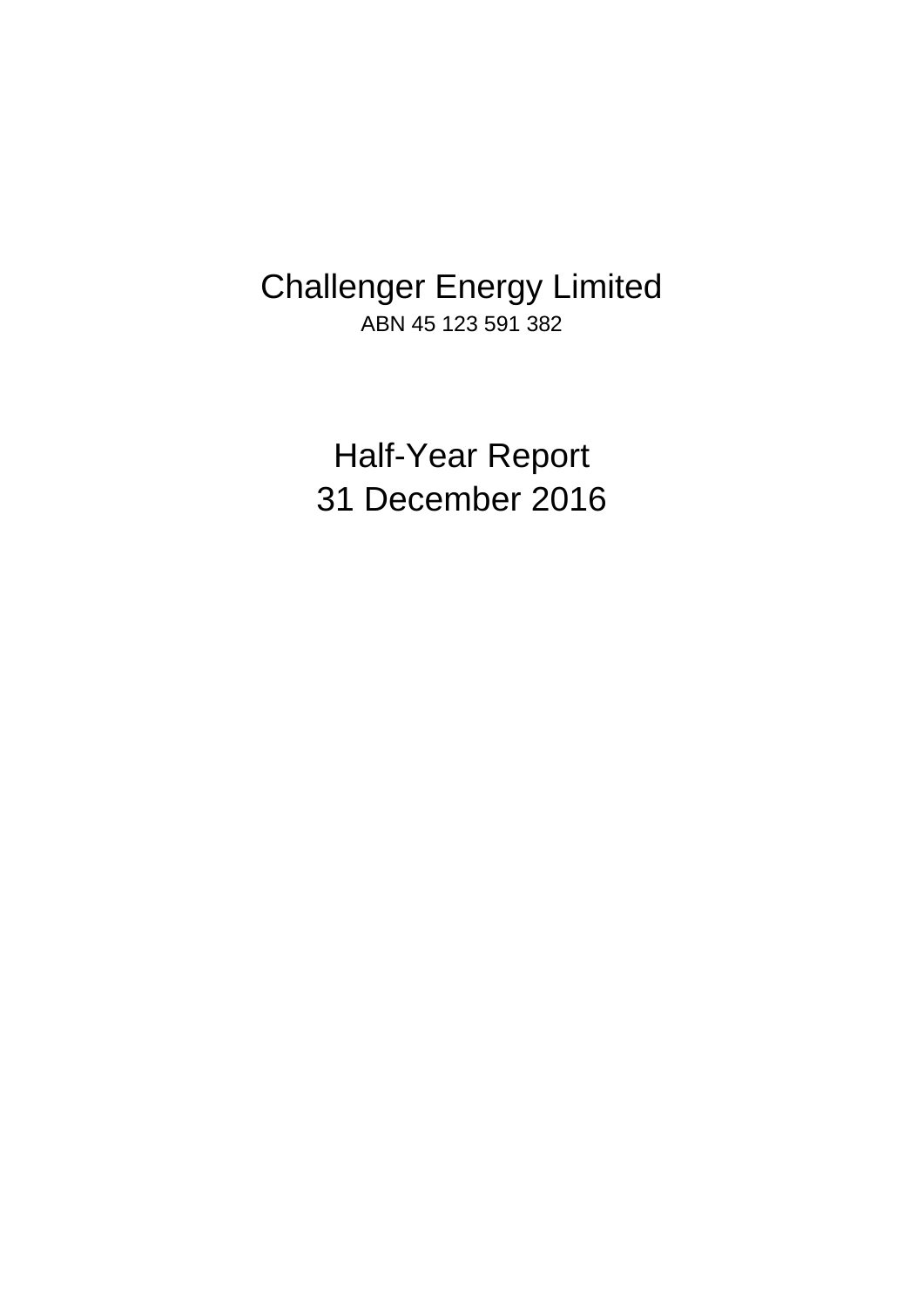### **COMPANY DIRECTORY**

### **Chairman**

Michael Fry

### **Managing Director**

Robert Willes

**Non-Executive Director**

Bill Bloking

### **Company Secretary**

Adrien Wing

### **Registered Office**

Level 17, 500 Collins Street MELBOURNE VIC 3000 Telephone: (03) 9614 0600 Facsimile: (03) 9614 0550

### **Auditors**

HLB Mann Judd Level 4, 130 Stirling Street PERTH WA 6000

### **Share Registrar**

Security Transfer Registrars Pty Ltd 770 Canning Highway APPLECROSS WA 6153 Telephone: (08) 9315 2333 Facsimile: (08) 9315 2233

### **Securities Exchange Listing**

Australian Securities Exchange (Home Exchange: Perth, Western Australia) Code: CEL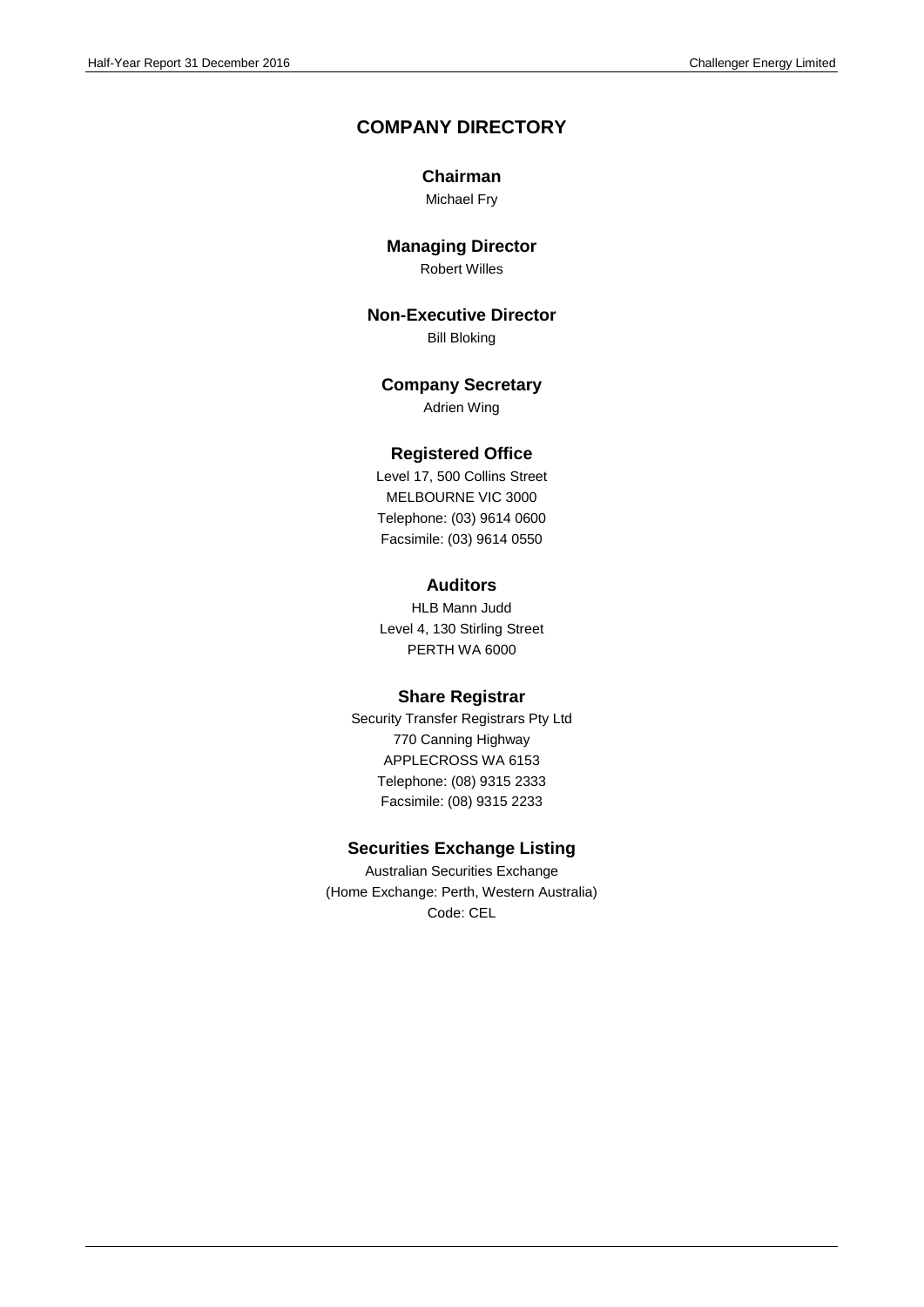| <b>CONTENTS</b>                                               | <b>PAGE</b>    |
|---------------------------------------------------------------|----------------|
|                                                               |                |
| Directors' Report                                             | $\overline{2}$ |
| Auditor's Independence Declaration                            | 6              |
| Condensed Consolidated Statement of Comprehensive Income      | $\overline{7}$ |
| <b>Condensed Consolidated Statement of Financial Position</b> | 8              |
| Condensed Consolidated Statement of Changes in Equity         | 9              |
| <b>Condensed Consolidated Statement of Cash Flows</b>         | 10             |
| Notes to the Condensed Consolidated Financial Statements      | 11             |
| Directors' Declaration                                        | 16             |
| Independent Auditor's Review Report                           | 17             |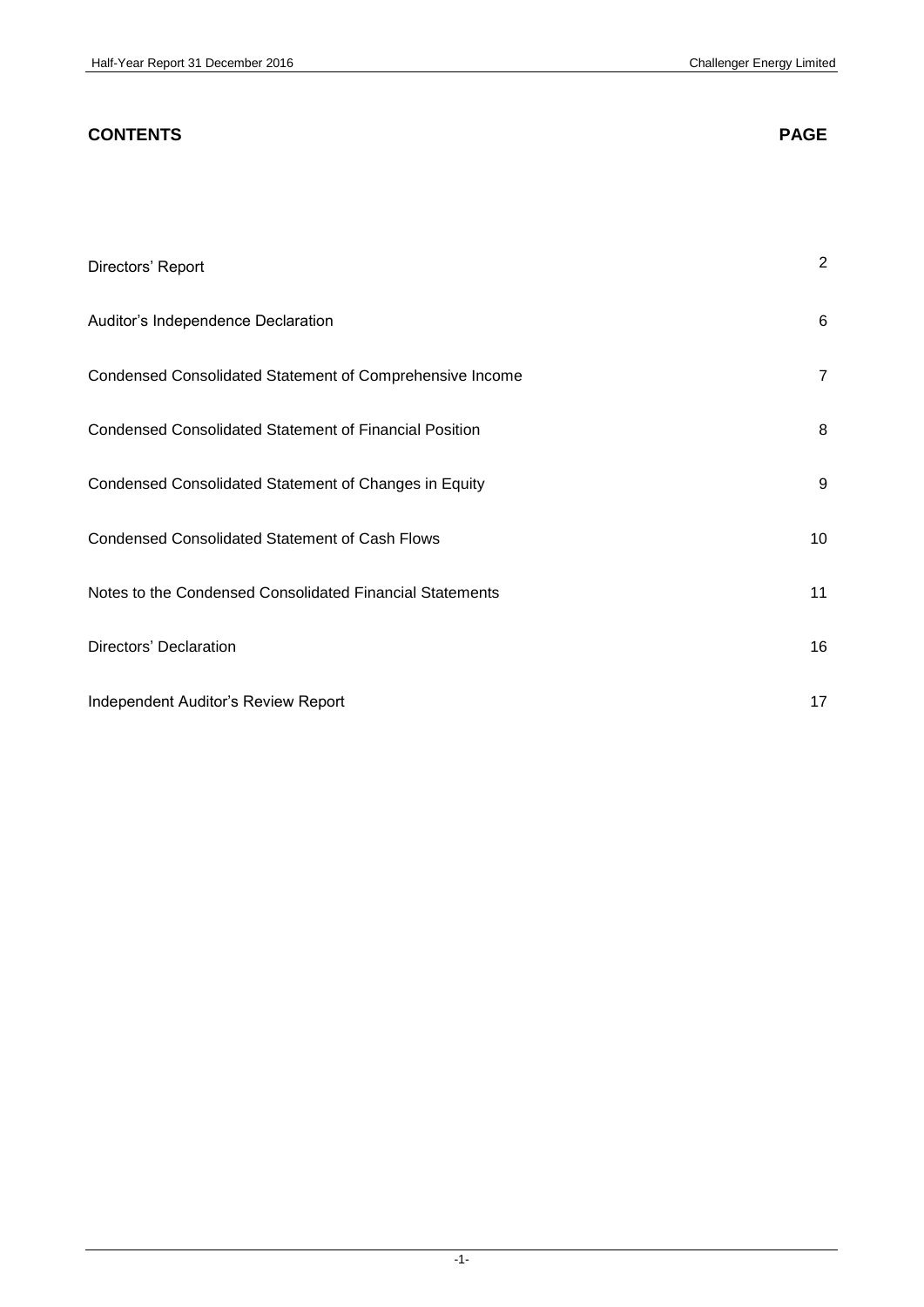### **DIRECTORS' REPORT**

Your Directors submit the financial report of the Group for the half-year ended 31 December 2016. In order to comply with the provisions of the Corporations Act 2001, the Directors report as follows:

### **Directors**

The names of Directors who held office during or since the end of the half-year and until the date of this report are as below. Directors were in office for this entire period unless otherwise stated.

| Michael Fry   | Chairman                 |
|---------------|--------------------------|
| Robert Willes | <b>Managing Director</b> |
| Bill Bloking  | Non-Executive Director   |

### **Review of Operations**

### **HIGHLIGHTS**

- Recommended changes to the Mineral and Petroleum Resources Development Act ("MPRDA") Amendment Bill presented to the Upper House (National Council of Provinces) Select Committee by the Department of Mineral Resources ("DMR") in early November. Public consultations expected to be complete by end March/April 2017.
- Preliminary Information Memorandum on the LNG Independent Power Producer Procurement Programme published in early October. Energy Minister states the programme "is designed to provide imported LNG as a base to trigger exploration as well as upstream development and the reindustrialization of the economy."
- Department of Energy ("DOE") gazettes draft Integrated Energy Plan (IEP) and draft Integrated Resource Plan (IRP) Assumptions and Base Case for public comment in late November.
- Strategic Environmental Assessment ("SEA") for Shale Gas Development completes second phase with publication in November of the final scientific assessment report.
- Given past delays and remaining uncertainties around the timing of exploration rights awards, the Company continues to focus on internal cost control and is also evaluating other projects that could add a further dimension to the Company's portfolio.

### *Legislative Framework*

As previously reported, the petroleum industry (via the industry associations, the Offshore Petroleum Association of South Africa ("OPASA") and the Onshore Petroleum Association of South Africa ("ONPASA")) has engaged with government to deliver constructive solutions for the legislative framework (the Mineral and Petroleum Resources Development Act, 28 of 2002 - "MPRDA").

The MPRDA Amendment Bill has been referred to Parliament. Having completed its passage through the National Assembly (the lower house of Parliament), the Bill has been referred to the National Council of Provinces ("NCOP") (the upper house of Parliament).

Recommended changes to the Bill were presented to the Upper House (National Council of Provinces) Select Committee by the Department of Mineral Resources ("DMR") in early November.

The DMR proposed that the state's 20% free carried interest be changed to a 20% carried interest with a cost recovery mechanism during the production phase. The holder of an exploration right, which has applied for a production right, is entitled to apply for a downward adjustment of the 20% state carried interest. The Minister of Mineral Resources may grant this downward adjustment following consultation with the Minister of Finance, on a case by case basis, to ensure that projects remain financially viable. It is envisaged that project certainty will be created by agreeing and appending the production right terms and conditions to the exploration right (the terms of production will be settled at exploration stage), subject to renegotiation between the parties at the renewal of the 30-year production right.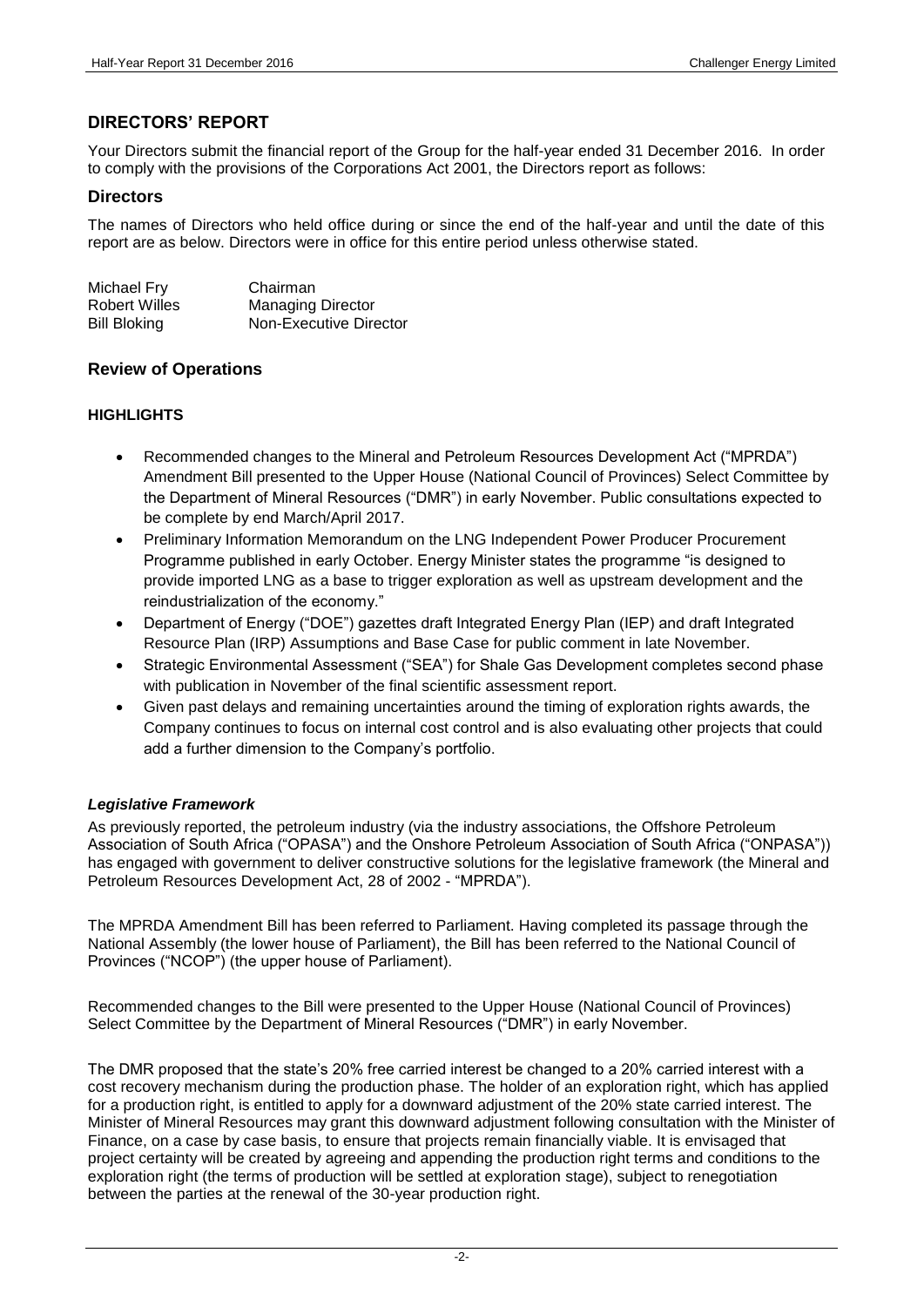Currently black economic empowerment ("BEE") participation under the MPRDA is governed by the Mining Charter but this does not specifically provide for upstream oil and gas operations, and the industry has not been involved in the consultation on this matter. The DMR proposed that the Minister of Mineral Resources be given the power to develop a Petroleum Charter for the upstream oil and gas industry, and that a lower 10% shareholding be reserved for BEE participation. The DMR explained that, after extensive consultation, and given the high cost and associated risk of oil and gas exploration, together with the state's 20% carried interest, this level of BEE participation is considered more appropriate to the industry.

In accordance with the terms of the President's referral of the Bill back to Parliament, further public hearings are required to correct defects in the initial public participation process. This should be the final step in addressing the President's reservations.

At the time of writing, the majority of provinces have held their own briefing sessions with the DMR, following which public consultations will be held. Public consultations commenced in Kwa-Zulu Natal and the majority of provinces have now set dates or held their public consultations. We expect that all of the public consultations will be completed by the end of March/April. Any proposed amendments that may result from this will then follow due process. Challenger's website contains links to recent media interviews and articles that provide further context.

Challenger anticipates further progress with regard to the granting of exploration rights once the MPRDA Amendment Bill has passed through Parliament.

### *Role of gas in South Africa's energy mix*

In early October a Preliminary Information Memorandum (PIM) on the Liquefied Natural Gas Independent Power Producer Procurement Programme (LNG IPPPP) was launched by South Africa's Department of Energy (DoE) at the South Africa: Gas Options conference in Cape Town.

The PIM describes the scope of the LNG IPPPP for prospective and interested bidders and highlights the opportunities the programme presents to the bidders and to the South African economy. One of the primary objectives of the programme is to develop a gas economy in South Africa, including gas exploration and production from indigenous resources. Nqgura (Coega) (Eastern Cape Province) and Richards Bay (KwaZulu-Natal Province) have been identified as the two feasible sites to develop LNG projects for the first phase. Challenger anticipates that the programme will kick start investment in gas and power infrastructure that may benefit the future production of domestic gas, noting that Coega is proximate to Bundu's exploration rights application area.

Energy Minister Tina Joemat-Pettersson states in the PIM that;

*"The LNG-to-Power IPP procurement programme is designed to provide imported LNG as a base to trigger exploration as well as upstream development and the re- industrialization of the economy. It is expected to build significant anchor gas demand in the South African economy, while indigenous and/or more regional gas supply is being developed, and over time supplement imported LNG,"* 

International Finance Corporation (IFC) principal investment officer Marcel Bruhwiler is quoted as saying that;

*"We think gas-to-power makes a great deal of sense. Together with renewables, this has proved to work in many other markets,"* 

He said the IFC would provide expertise and financing and was confident about the success of the project flowing from the government's renewable-energy programme.

*"We see the PIM opening further opportunities for private investment in the energy sector. The use of natural gas is an important step in South Africa's energy economy. Together with abundant renewables, gas is a powerful combination and affordable for long-term power supply."* 

The Coega Development Corporation, which oversees the Coega Industrial Development Zone, anticipates the investment value associated with the zone's selection as one of two locations for the first phase of the LNG IPPPP to total R25-billion.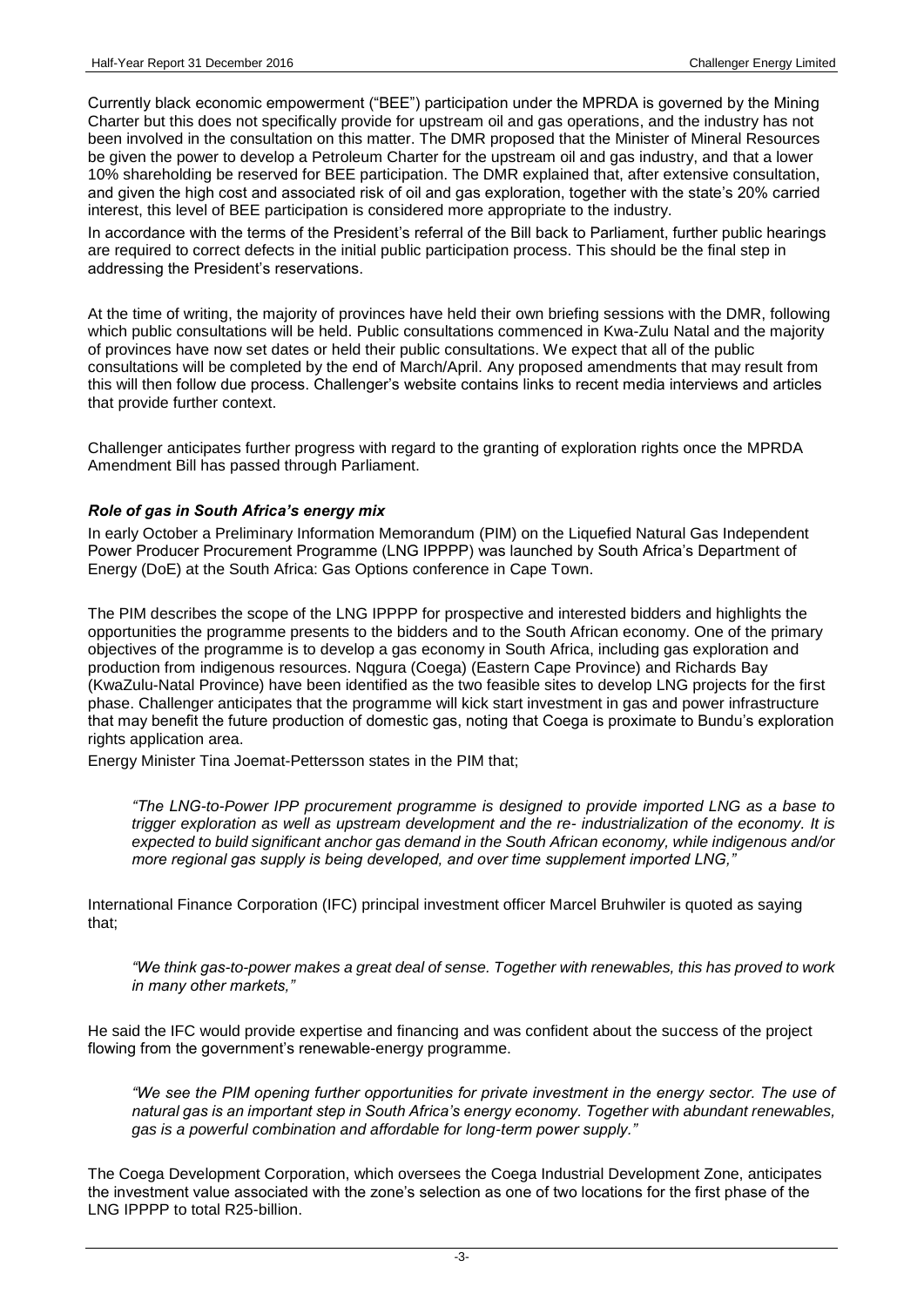As well as LNG importation, storage and handling infrastructure, the Department of Energy reportedly envisages the building of private gas-fired power generation capacity of 1000 MW in addition to the existing 342 MW Dedisa peaking power plant, which recently entered commercial operation and which is also designed for conversion from diesel to gas.

In late November, the DoE gazetted the draft Integrated Energy Plan (IEP) and the draft Integrated Resource Plan (IRP) Assumptions and Base Case for public comment. The closing date for public comments was initially set at 15 February 2017, but the DOE has extended the period for public comment until 31 March 2017. The IRP for 2010-30 was promulgated in 2011 as a "living plan", and since that time there have been a number of developments in the energy sector in South and Southern Africa as well as changes in the electricity demand outlook. The IEP is described as "a national plan which describes the recommended future energy roadmap for South Africa", with the objective of guiding policy development, setting the framework for regulations and informing the selection of technologies to meet future energy demand. It covers the entire energy sector whereas the IRP is described as "the country plan which sets out the electricity supply and demand balance and requirements (including the technologies) from 2020 to 2050". Following the public consultation process, the IRP will be finalised and tabled to Cabinet for approval. The request for qualifications (RFQ) for the LNG IPPPP previously scheduled for November has been delayed to ensure alignment between the procurement programme and the IRP.

In November, the government-commissioned two-year Strategic Environmental Assessment ("SEA") for Shale Gas Development completed its second phase with the publication of the final version of "Shale Gas Development in the Central Karoo: A Scientific Assessment of the Opportunities and Risks". A link to these extensive reports is provided on Challenger's website. The third and final phase will translate the scientific assessment into an operational decision-making framework. This is expected to conclude around March 2017 and is intended to provide the framework that will guide site and activity specific assessment processes, and provide government with the necessary tools to enable responsible decision- making into the future regarding shale gas development. This includes guidance on legislation, regulations, environmental impact assessment processes and monitoring.

### *Corporate*

Whilst working to progress the licence application, management continues to focus on cost reduction and on evaluating potential new projects to add to the Company's portfolio.

The Annual Report was released to the ASX on 21 September 2016 and the Annual General Meeting was held on 24 November 2016. All resolutions were passed by the requisite majority.

#### *Background*

The Karoo Basin, which extends across 600,000 km², is located in central and southern South Africa and contains organic rich shales of Permian age with combined thickness up to 5,000 feet. The focus for shale gas exploration is in the southern portion of the basin where the shales are at sufficient depth and where five wells, all pre-1970, intersected the shales with significant gas shows. One well, the Cranemere CR1/68 well, flowed at a rate of more than 8 MMcf/day of natural gas from the Fort Brown shale during testing over a 158 feet interval in 1968. The production was judged to be from fractures and secondary porosity in the shales. As first mover, Bundu selected its application area centred on this well.

The US Energy Information Administration (EIA) updated its 2011 report on World Shale Gas Resources in June 2013. The EIA estimates that the Lower Permian Ecca Group shales in the Karoo Basin contain 1,559 Tcf of risked shale gas in-place, with 390 Tcf as the risked, technically recoverable shale gas resource.

To demonstrate the scale of the estimated resource, according to the US Department of Energy, 1 Tcf of natural gas is enough to heat 15 million homes for one year, generate 100 billion kilowatt hours of electricity, or fuel 12 million natural gas-fired vehicles for one year. Significantly, the current EIA estimate excludes the thicker Upper Ecca shales on the basis that they have a lower reported total organic carbon content. These Upper Ecca shales include the Fort Brown shale, from which gas flowed at the Cranemere CR 1/68 well.

The Karoo Basin has become the focus of intense interest in the past few years, following the initial application to explore for shale gas in the basin by Bundu (acquired by CEL in April 2010) in February 2009. A number of major international companies, including Shell, Chevron and Falcon Oil & Gas, are also pursuing exploration rights in the region.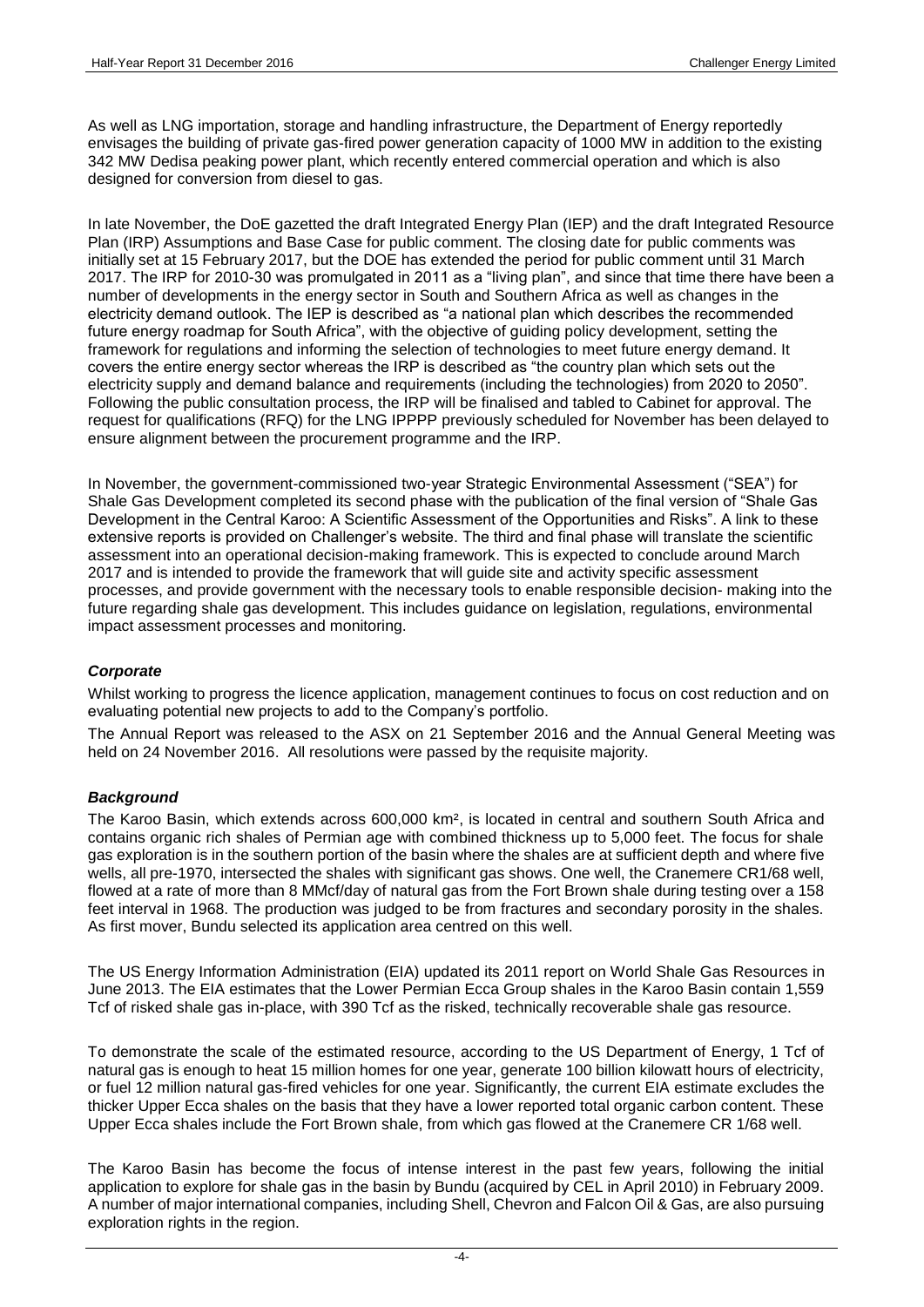Furthermore, the low economic growth rates and power crisis in South Africa have strongly motivated the government to pursue potential shale gas resources as a catalyst to transform the economy.

As previously noted, Chevron Business Development South Africa Limited (Chevron) has announced an Agreement with Falcon Oil and Gas Ltd to jointly co-operate on unconventional gas opportunities in the Karoo Basin, with the result that Challenger – through its subsidiary, Bundu – is the only unpartnered junior company with interests in the basin, alongside Shell and Chevron.

### **Events Subsequent to Balance Date**

Since balance date there are no events of a material and unusual nature likely, in the opinion of the Directors, to affect significantly the results of those operations, or the state of affairs of the Group in future financial years.

### **Auditor's Independence Declaration**

Section 307C of the Corporations Act 2001 requires our auditors, HLB Mann Judd, to provide the Directors of the Company with an Independence Declaration in relation to the review of the half-year financial report. This Independence Declaration is set out on page 6 and forms part of this Directors' report for the half-year ended 31 December 2016.

This report is signed in accordance with a resolution of the Board of Directors made pursuant to s.306(3) of the Corporations Act 2001.

Robert Willes **Managing Director**

Dated this 14<sup>th</sup> day of March 2017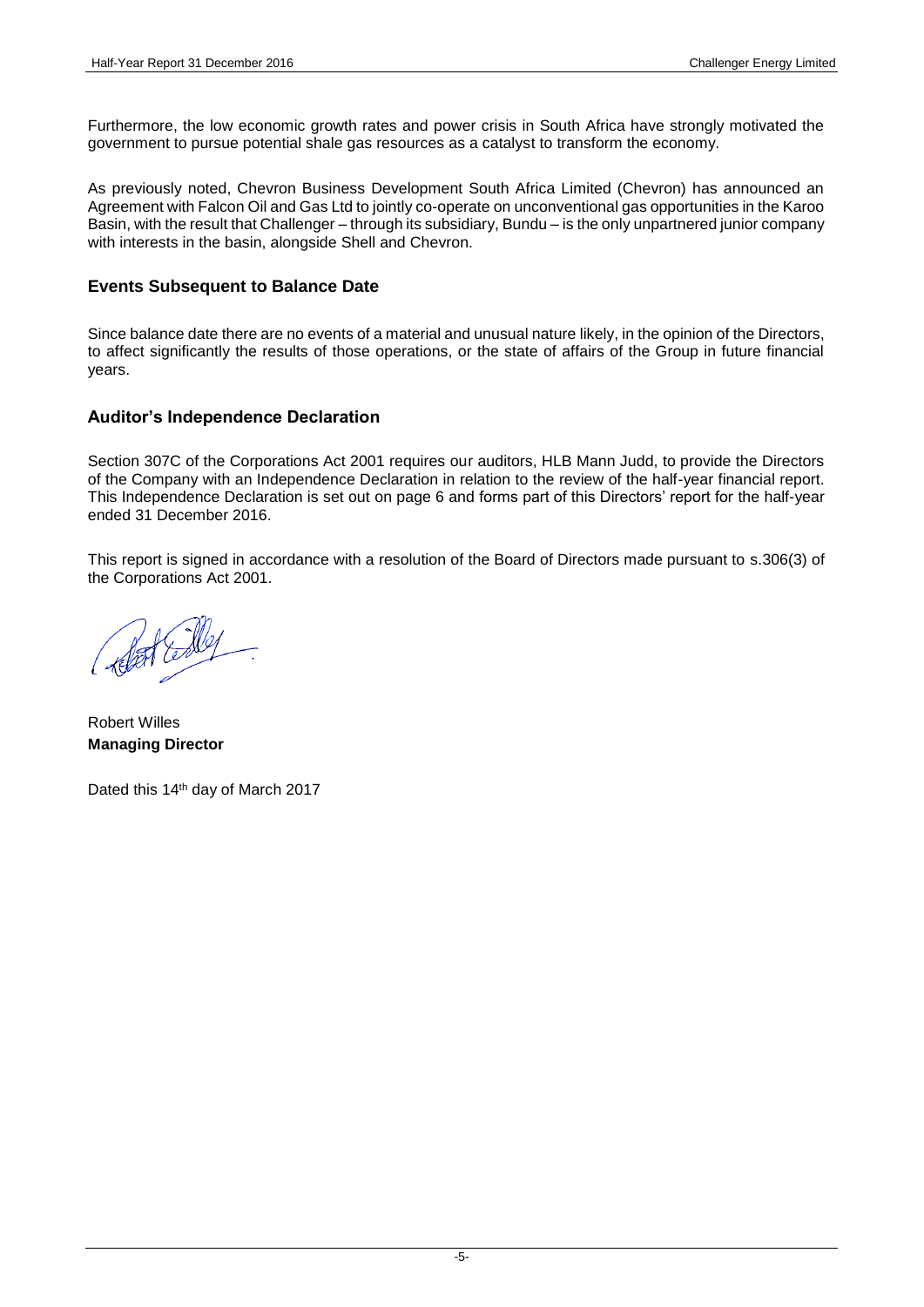

Accountants | Business and Financial Advisers

### **AUDITOR'S INDEPENDENCE DECLARATION**

As lead auditor for the review of the consolidated financial report of Challenger Energy Limited for the half-year ended 31 December 2016, I declare that to the best of my knowledge and belief, there have been no contraventions of:

- a) the auditor independence requirements of the *Corporations Act 2001* in relation to the review; and
- b) any applicable code of professional conduct in relation to the review.

**Perth, Western Australia 14 March 2017**

pharanha

**M R W Ohm Partner**

HLB Mann Judd (WA Partnership) ABN 22 193 232 714<br>Level 4, 130 Stirling Street Perth WA 6000. PO Box 8124 Perth BC 6849 Telephone +61 (08) 9227 7500. Fax +61 (08) 9227 7533.<br>Email: hIb@hlbwa.com.au. Website: <u>http://www</u>

**HLB Mann Judd (WA Partnership) is a member of <b>HLB** International, a worldwide organisation of accounting firms and business advisers

-6-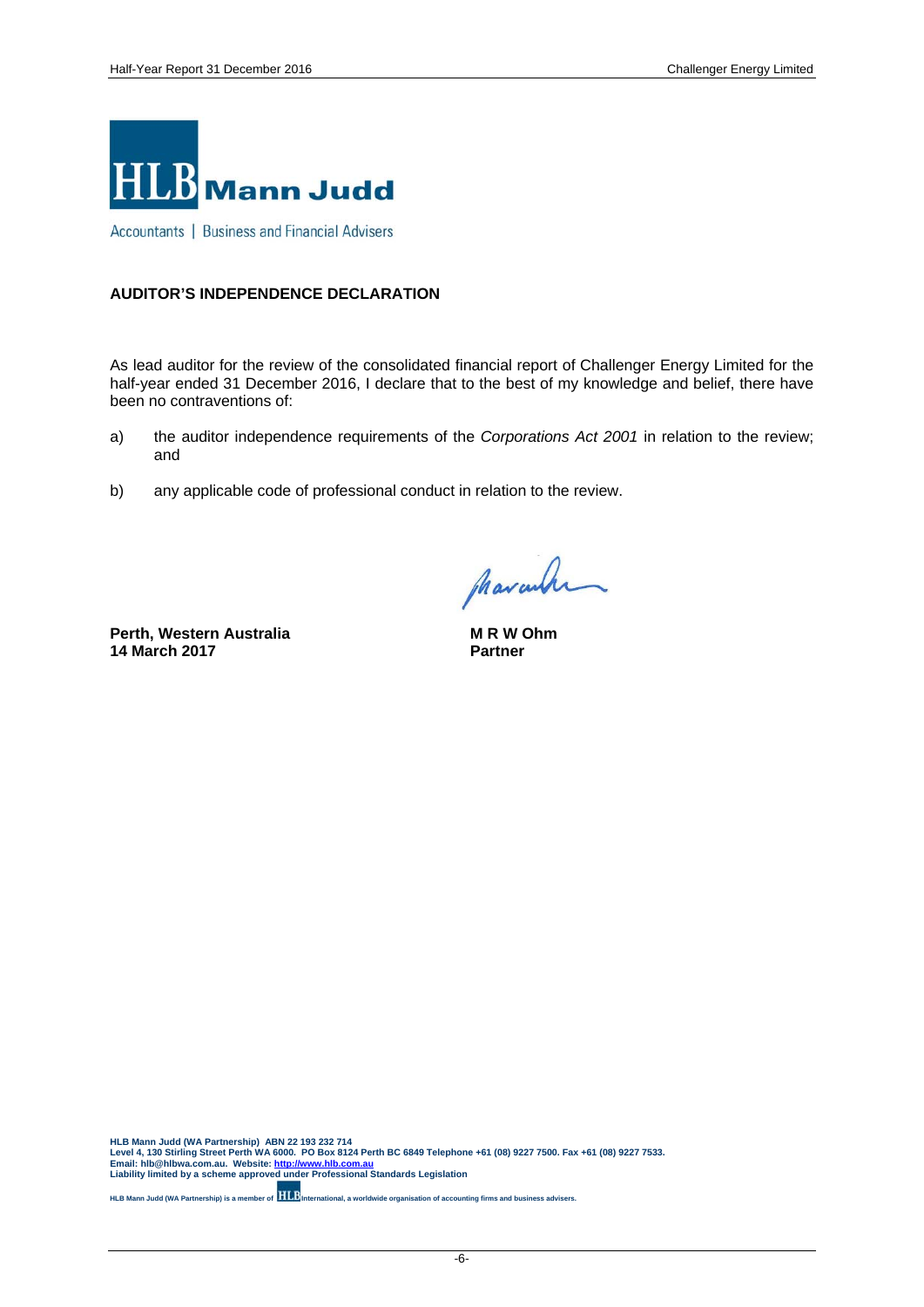### **CONDENSED CONSOLIDATED STATEMENT OF COMPREHENSIVE INCOME FOR THE HALF YEAR ENDED 31 DECEMBER 2016**

|                                                             |                | Consolidated              |                           |  |
|-------------------------------------------------------------|----------------|---------------------------|---------------------------|--|
|                                                             | Note           | 31 December<br>2016<br>\$ | 31 December<br>2015<br>\$ |  |
| Other revenue                                               |                | 3,585                     | 32,963                    |  |
| Expenses:                                                   |                |                           |                           |  |
| Consultants                                                 |                | (25, 428)                 | (84, 840)                 |  |
| Legal, accounting and compliance                            |                | (109, 512)                | (111, 944)                |  |
| Administration and travel expenses                          |                | (30, 682)                 | (59,050)                  |  |
| Director fees and employee benefits                         |                | (172,500)                 | (248, 015)                |  |
| Evaluation costs on potential new projects                  |                | (82,500)                  |                           |  |
| Share based remuneration                                    |                | (12,019)                  | (125, 462)                |  |
| Foreign exchange gain/(loss)                                |                | 7                         | (11, 779)                 |  |
| Loss before income tax expense                              |                | (429, 049)                | (608, 127)                |  |
| Income tax expense                                          |                |                           |                           |  |
| Net loss for the period                                     |                | (429, 049)                | (608, 127)                |  |
| Other comprehensive income:                                 |                |                           |                           |  |
| Items that may be reclassified to profit or loss:           |                |                           |                           |  |
| Exchange differences on translation of foreign subsidiaries |                | 626,415                   | (847, 628)                |  |
| Income tax on other comprehensive income                    |                |                           |                           |  |
| Other comprehensive income/(loss) for the period            |                | 626,415                   | (847, 628)                |  |
| Total comprehensive income/(loss) for the period            |                | 197,366                   | (1, 455, 755)             |  |
| Loss attributed to:                                         |                |                           |                           |  |
| Owners of the parent                                        |                | (439, 241)                | (593, 544)                |  |
| Non-controlling interests                                   |                | 10,192                    | (14, 583)                 |  |
|                                                             |                | (429, 049)                | (608, 127)                |  |
| Total comprehensive income/(loss) attributable to:          |                |                           |                           |  |
| Owners of the parent                                        |                | 168,040                   | (1, 413, 675)             |  |
| Non-controlling interests                                   |                | 29,326                    | (42,080)                  |  |
|                                                             |                | 197,366                   | (1, 455, 755)             |  |
|                                                             |                |                           |                           |  |
| Basic loss per share (cents per share)                      | $\overline{7}$ | (0.11)                    | (0.17)                    |  |
| Diluted loss per share (cents per share)                    | $\overline{7}$ | (0.11)                    | (0.17)                    |  |

*The accompanying notes form part of these financial statements.*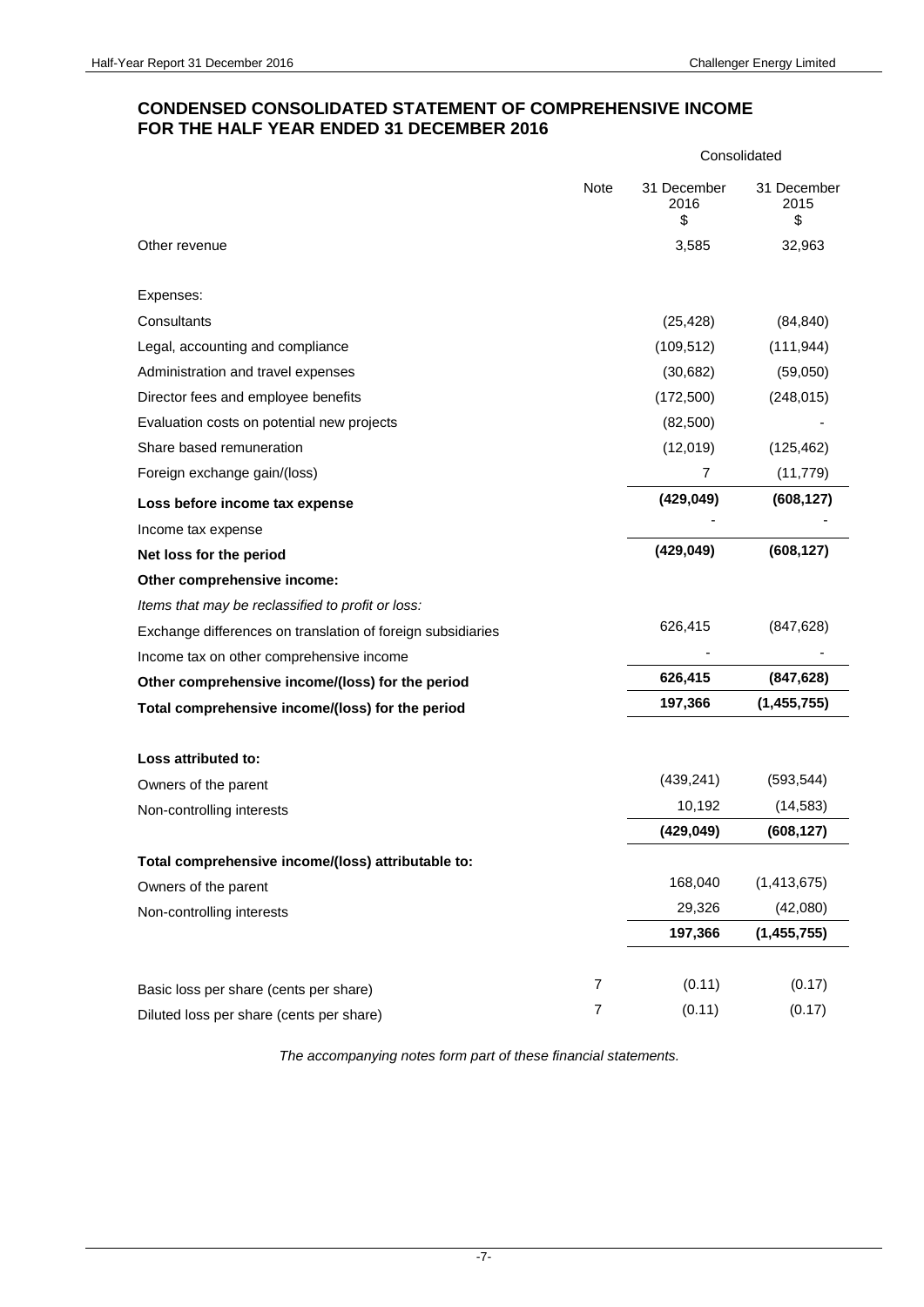# **CONDENSED CONSOLIDATED STATEMENT OF FINANCIAL POSITION AS AT 31 DECEMBER 2016**

|                                                    |                           | Consolidated              |                       |  |
|----------------------------------------------------|---------------------------|---------------------------|-----------------------|--|
|                                                    | <b>Note</b>               | 31 December<br>2016<br>\$ | 30 June<br>2016<br>\$ |  |
| <b>Assets</b>                                      |                           |                           |                       |  |
| <b>Current Assets</b><br>Cash and cash equivalents |                           | 560,464                   | 850,913               |  |
| Trade and other receivables                        |                           | 12,318                    | 23,581                |  |
| Other financial assets                             |                           | 32,479                    | 32,200                |  |
| Other assets                                       |                           | 20,512                    | 21,138                |  |
| <b>Total Current Assets</b>                        |                           | 625,773                   | 927,832               |  |
| <b>Non-Current Assets</b>                          |                           |                           |                       |  |
| Deferred exploration and evaluation expenditure    | 2                         | 5,061,752                 | 4,457,303             |  |
| <b>Total Non-Current Assets</b>                    |                           | 5,061,752                 | 4,457,303             |  |
| <b>Total Assets</b>                                |                           | 5,687,525                 | 5,385,135             |  |
| <b>Liabilities</b><br><b>Current Liabilities</b>   |                           |                           |                       |  |
| Trade and other payables                           | $\ensuremath{\mathsf{3}}$ | 655,949                   | 650,041               |  |
| <b>Total Current Liabilities</b>                   |                           | 655,949                   | 650,041               |  |
| <b>Total Liabilities</b>                           |                           | 655,949                   | 650,041               |  |
| <b>Net Assets</b>                                  |                           | 5,031,576                 | 4,735,094             |  |
|                                                    |                           |                           |                       |  |
| <b>Equity</b>                                      |                           |                           |                       |  |
| Issued capital                                     | 4                         | 32,031,378                | 31,944,281            |  |
| Reserves                                           |                           | 690,329                   | 71,029                |  |
| <b>Accumulated losses</b>                          |                           | (27, 859, 820)            | (27, 420, 579)        |  |
| Equity attributable to owners of the parent        |                           | 4,861,887                 | 4,594,731             |  |
| Non-controlling interest                           |                           | 169,689                   | 140,363               |  |
| <b>Total Equity</b>                                |                           | 5,031,576                 | 4,735,094             |  |

*The accompanying notes form part of these financial statements.*

-8-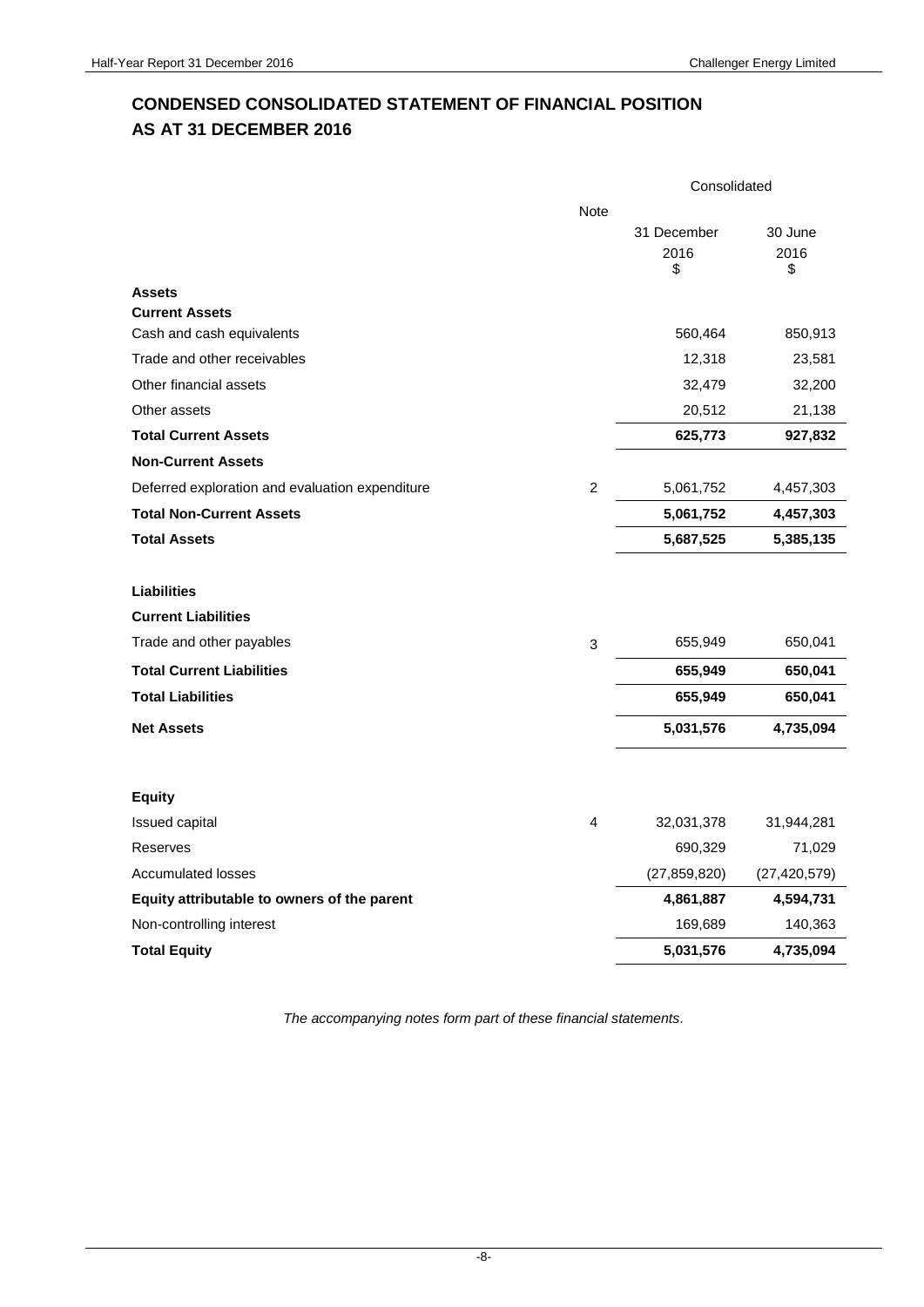### **CONDENSED CONSOLIDATED STATEMENT OF CHANGES IN EQUITY FOR THE HALF YEAR ENDED 31 DECEMBER 2016**

|                                                                   | Consolidated          |                       |            |                                 |             |
|-------------------------------------------------------------------|-----------------------|-----------------------|------------|---------------------------------|-------------|
|                                                                   | <b>Issued Capital</b> | Accumulated<br>Losses | Reserves   | Non-<br>Controlling<br>Interest | Total       |
|                                                                   | \$                    | \$                    | \$         | \$                              | \$          |
| Balance at 1 July 2016                                            | 31,944,281            | (27, 420, 579)        | 71,029     | 140,363                         | 4,735,094   |
| Loss for the period                                               |                       | (439, 241)            |            | 10,192                          | (429, 049)  |
| Exchange differences on<br>translation of foreign<br>subsidiaries |                       |                       | 607,281    | 19,134                          | 626,415     |
| <b>Total comprehensive</b><br>income for the period               |                       | (439, 241)            | 607,281    | 29,326                          | 197,366     |
| Shares issued                                                     | 87,097                | ä,                    |            |                                 | 87,097      |
| Share based remuneration                                          |                       |                       | 12,019     |                                 | 12,019      |
| <b>Balance at 31 December</b><br>2016                             | 32,031,378            | (27, 859, 820)        | 690,329    | 169,689                         | 5,031,576   |
|                                                                   |                       |                       |            |                                 |             |
| Balance at 1 July 2015                                            | 30,885,320            | (26, 376, 098)        | 808,811    | 180,634                         | 5,498,667   |
| Loss for the period                                               |                       | (593, 544)            |            | (14, 583)                       | (608, 127)  |
| Exchange differences on<br>translation of foreign<br>subsidiaries |                       |                       | (820, 131) | (27, 497)                       | (847, 628)  |
| <b>Total comprehensive loss</b><br>for the period                 |                       | (593, 544)            | (820, 131) | (42,080)                        | (1,455,755) |
| Shares issued                                                     | 54,062                |                       |            |                                 | 54,062      |
| Capital raising costs                                             | (1, 807)              |                       |            |                                 | (1,807)     |
| Share based remuneration                                          |                       |                       | 125,462    |                                 | 125,462     |
| <b>Balance at 31 December</b><br>2015                             | 30,937,575            | (26,969,642)          | 114,142    | 138,554                         | 4,220,629   |

*The accompanying notes form part of these financial statements.*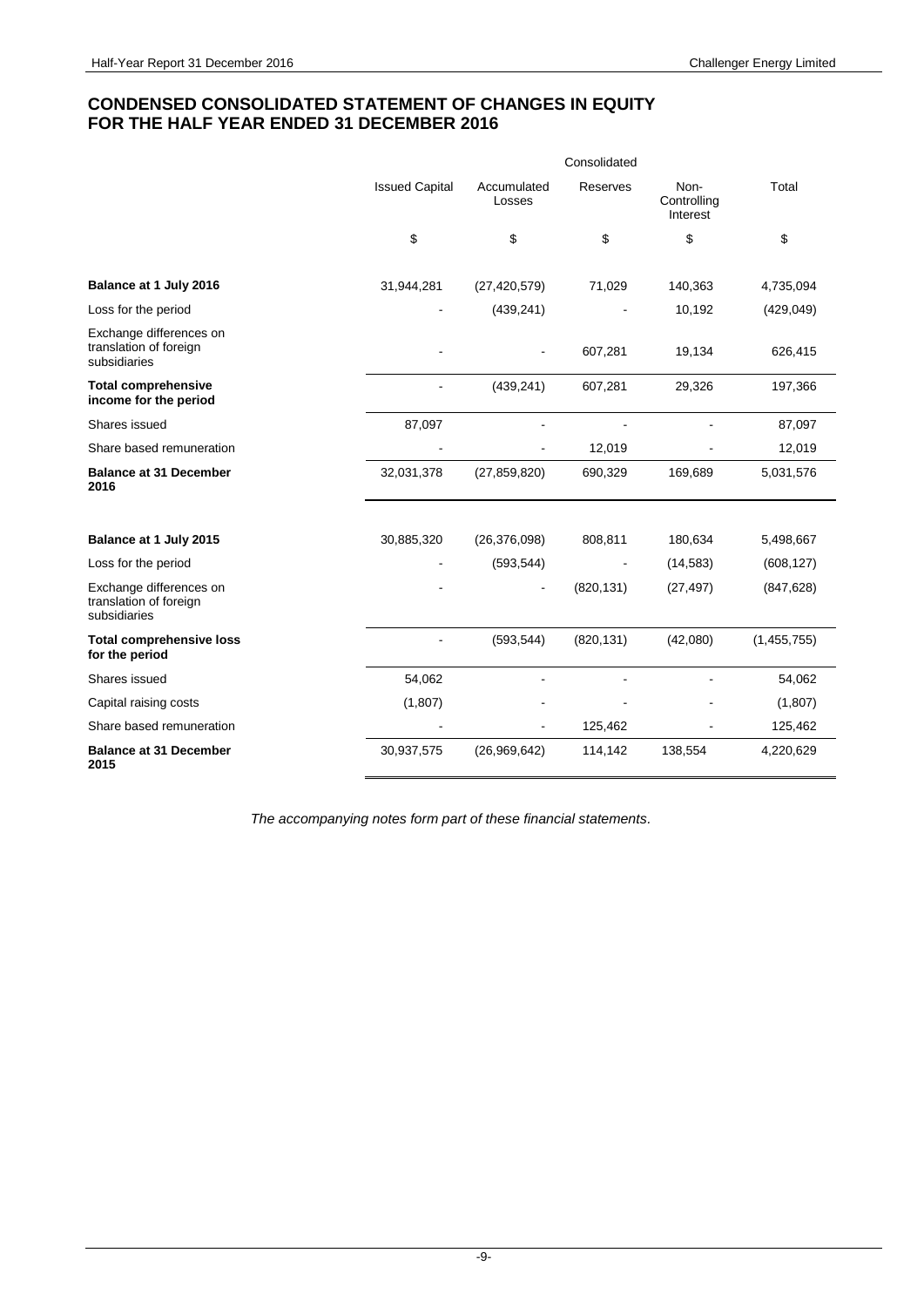## **CONDENSED CONSOLIDATED STATEMENT OF CASH FLOWS FOR THE HALF YEAR ENDED 31 DECEMBER 2016**

|                                                              | Consolidated        |                     |  |
|--------------------------------------------------------------|---------------------|---------------------|--|
|                                                              | 31 December<br>2016 | 31 December<br>2015 |  |
|                                                              | \$                  | \$                  |  |
| Cash flows from operating activities                         |                     |                     |  |
| Payments to suppliers and employees                          | (295, 704)          | (331,606)           |  |
| Interest received                                            | 3,180               | 5,080               |  |
| Net cash (used in) operating activities                      | (292, 524)          | (326, 526)          |  |
| Cash flows from investing activities                         |                     |                     |  |
| Payments for deferred exploration and evaluation expenditure |                     | (103, 412)          |  |
| Net cash (used in) investing activities                      |                     | (103, 412)          |  |
| Cash flows from financing activities                         |                     |                     |  |
| Payment of equity raising costs                              |                     | (1,807)             |  |
| Net cash (used in) financing activities                      |                     | (1,807)             |  |
| Net (decrease)/increase in cash and cash equivalents held    | (292, 524)          | (431, 745)          |  |
| Cash and cash equivalents at 1 July                          | 850,913             | 714,063             |  |
| Effects of foreign exchange rate fluctuations                | 2,075               | 613                 |  |
| Cash and cash equivalents at 31 December                     | 560,464             | 282,931             |  |

*The accompanying notes form part of these financial statements.*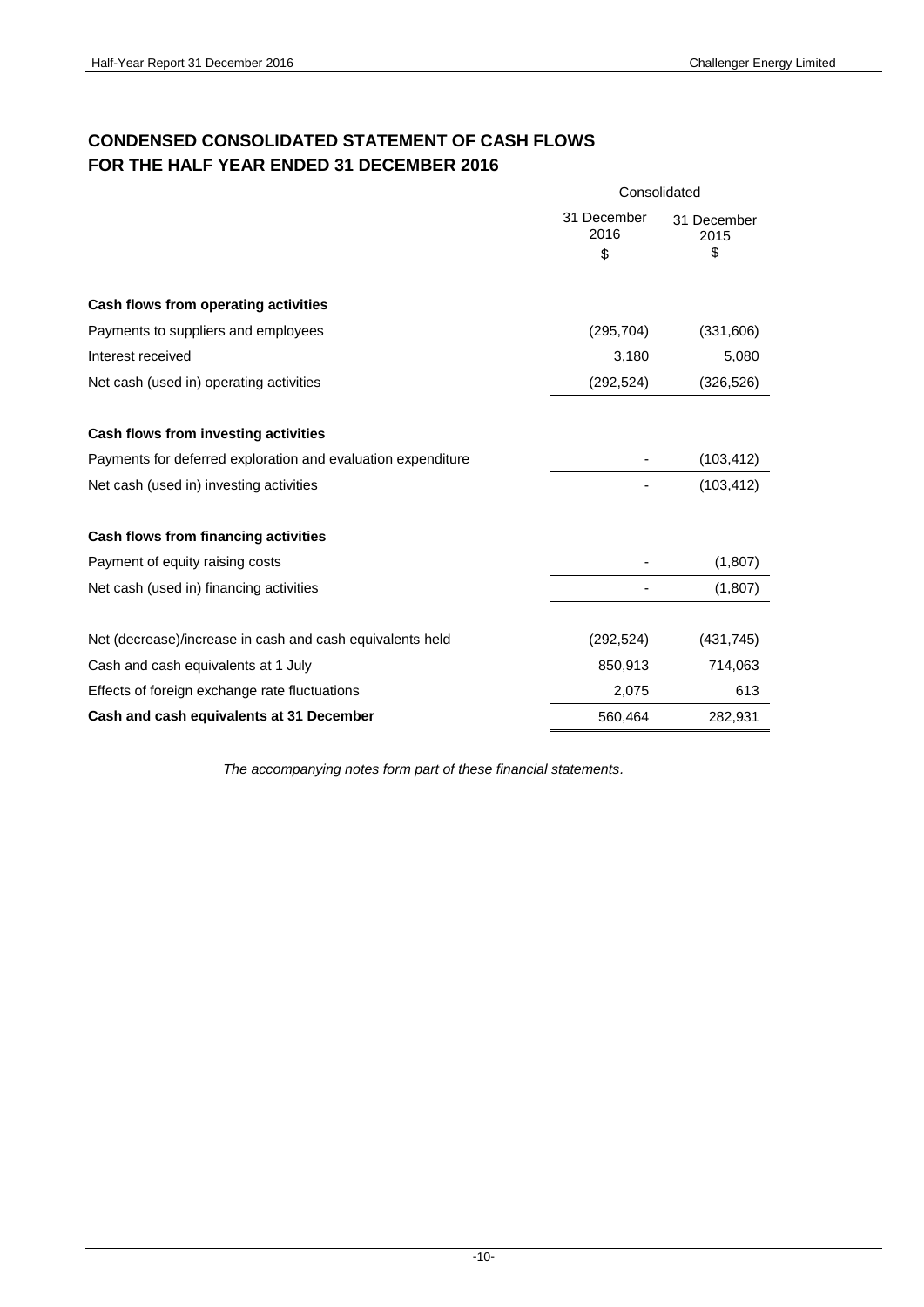### **NOTE 1: STATEMENT OF SIGNIFICANT ACCOUNTING POLICIES**

#### **Statement of Compliance**

The half-year consolidated financial statements are general purpose financial statements prepared in accordance with the requirements of the Corporations Act 2001, applicable accounting standards including AASB 134: Interim Financial Reporting, Accounting Interpretations and other authoritative pronouncements of the Australian Accounting Standards Board ('AASB'). Compliance with AASB 134 ensures compliance with IAS 34 'Interim Financial Reporting'.

It is recommended that these financial statements be read in conjunction with the financial report for the year ended 30 June 2016 and any public announcements made by Challenger Energy Limited during the half-year in accordance with continuous disclosure requirements arising under the Corporations Act 2001 and the ASX Listing Rules.

The condensed half-year report does not include full disclosures of the type normally included in an annual financial report. Therefore, it cannot be expected to provide as full an understanding of the financial performance, financial position and cash flows of the Group as in the full financial report.

#### **Basis of Preparation**

The half-year report has been prepared on an accruals basis and is based on historical costs modified by the revaluation of selected non-current assets, financial assets and financial liabilities for which the fair value basis of accounting has been applied.

For the purpose of preparing the half-year report, the half-year has been treated as a discrete reporting period.

The accounting policies and methods of computation adopted in the preparation of the half-year financial report are consistent with those adopted and disclosed in the Group's 2016 annual financial report for the financial year ended 30 June 2016.

### **Significant Accounting Judgments and Key Estimates**

The preparation of interim financial reports requires management to make judgments, estimates and assumptions that affect the application of accounting policies and the reported amounts of assets, liabilities, income and expense. Actual results may differ from these estimates.

The significant judgments made by management in applying the Group's accounting policies and the key sources of estimation uncertainty were the same as those that applied to the consolidated financial report for the year ended 30 June 2016.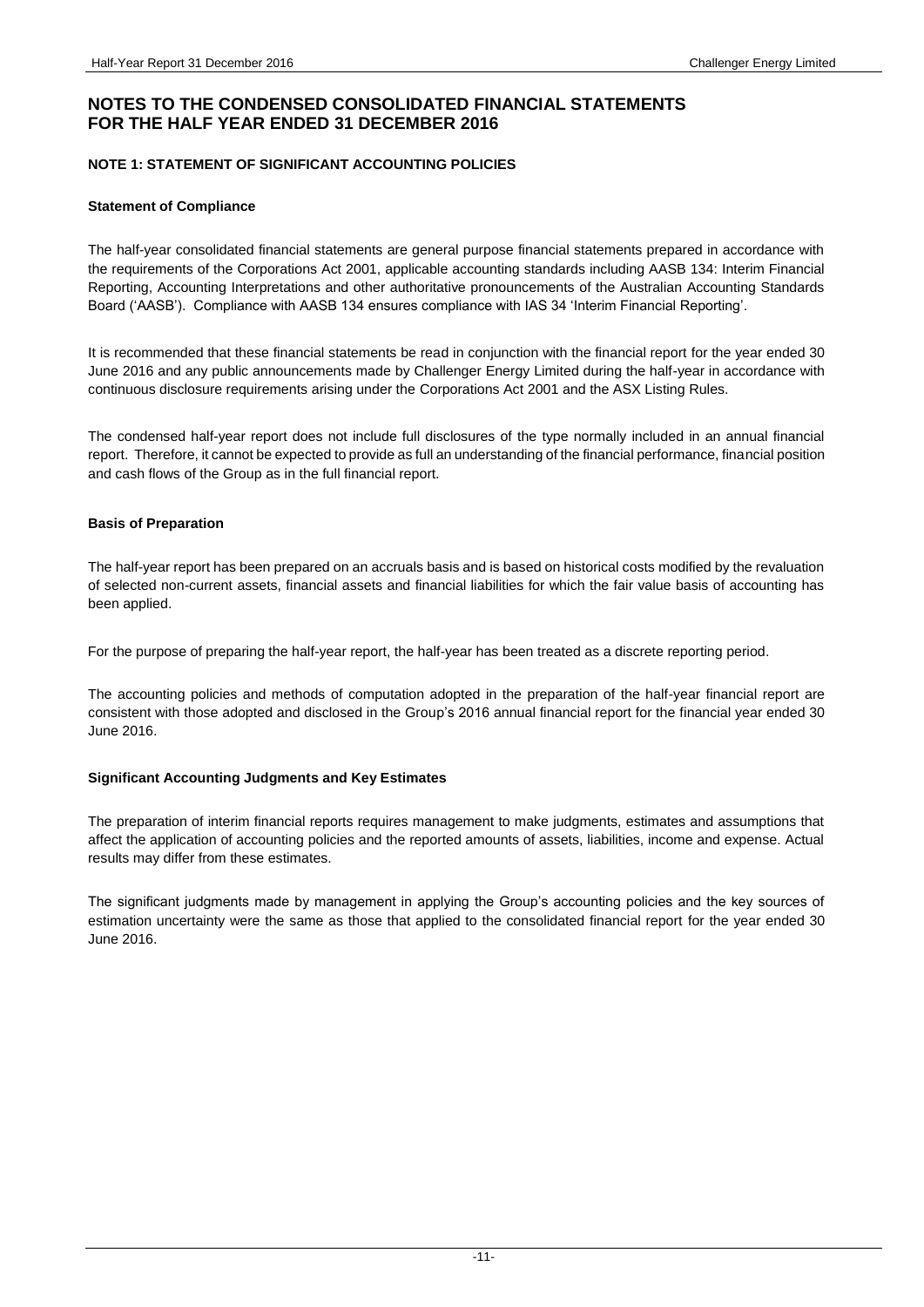### **NOTE 1: STATEMENT OF SIGNIFICANT ACCOUNTING POLICIES (continued)**

#### **Adoption of new and revised Accounting Standards**

In the half-year ended 31 December 2016, the Directors have reviewed all of the new and revised Standards and Interpretations issued by the AASB that are relevant to the Group and effective for annual reporting periods beginning on or after 1 July 2016.

It has been determined by the Directors that there is no impact, material or otherwise, of the new and revised Standards and Interpretations on the Group and, therefore, no change is necessary to Group accounting policies.

The Directors have also reviewed all new Standards and Interpretations that have been issued but are not yet effective for the half-year ended 31 December 2016. As a result of this review the Directors have determined that there is no impact, material or otherwise, of the new and revised Standards and Interpretations on the Group and therefore, no change is necessary to Group accounting policies.

#### **Going Concern**

The financial statements have been prepared on the going concern basis, which contemplates continuity of normal business activities and the realisation of assets and settlement of liabilities in the ordinary course of business. The net loss of the Group for the financial period amounted to \$429,049 (2015: \$608,127). As at 31 December 2016 the Group's net assets were \$5,031,576 and the net current asset deficiency was \$30,176.

Included in current liabilities as at 31 December 2016 are amounts owing to Directors and officers/advisers for past services of \$598,125. Payment of these amounts was deferred during the reporting period to manage working capital requirements.

In the opinion of the Directors, the going concern basis is the appropriate basis for preparing the financial statements based on the Directors' expectation that the Company will be successful in future fund raising as has been demonstrated in the past via share issues. However should the Group be unable to raise the required funding, there is a material uncertainty that may cast significant doubt on whether the Group will be able to continue as a going concern and therefore, whether it will be able to realise its assets and extinguish its liabilities in the normal course of business and at the amounts stated in the interim financial report.

# **NOTE 2: DEFERRED EXPLORATION AND EVALUATION**

| <b>EXPENDITURE</b>                         | Consolidated |            |
|--------------------------------------------|--------------|------------|
|                                            | 6 months to  | Year to    |
|                                            | 31 December  | 30 June    |
|                                            | 2016         | 2016       |
|                                            | \$           | \$         |
| Exploration and evaluation phase - at cost |              |            |
| Balance at beginning of reporting period   | 4,457,303    | 5,200,898  |
| Expenditure incurred                       | 17,734       | 95,784     |
| Foreign exchange translation movement      | 586,715      | (839, 379) |
| Balance at end of reporting period         | 5,061,752    | 4,457,303  |

The recoupment of costs carried forward in relation to areas of interest in the exploration and evaluation phases is dependent upon the successful development and commercial exploitation or sale of the respective areas.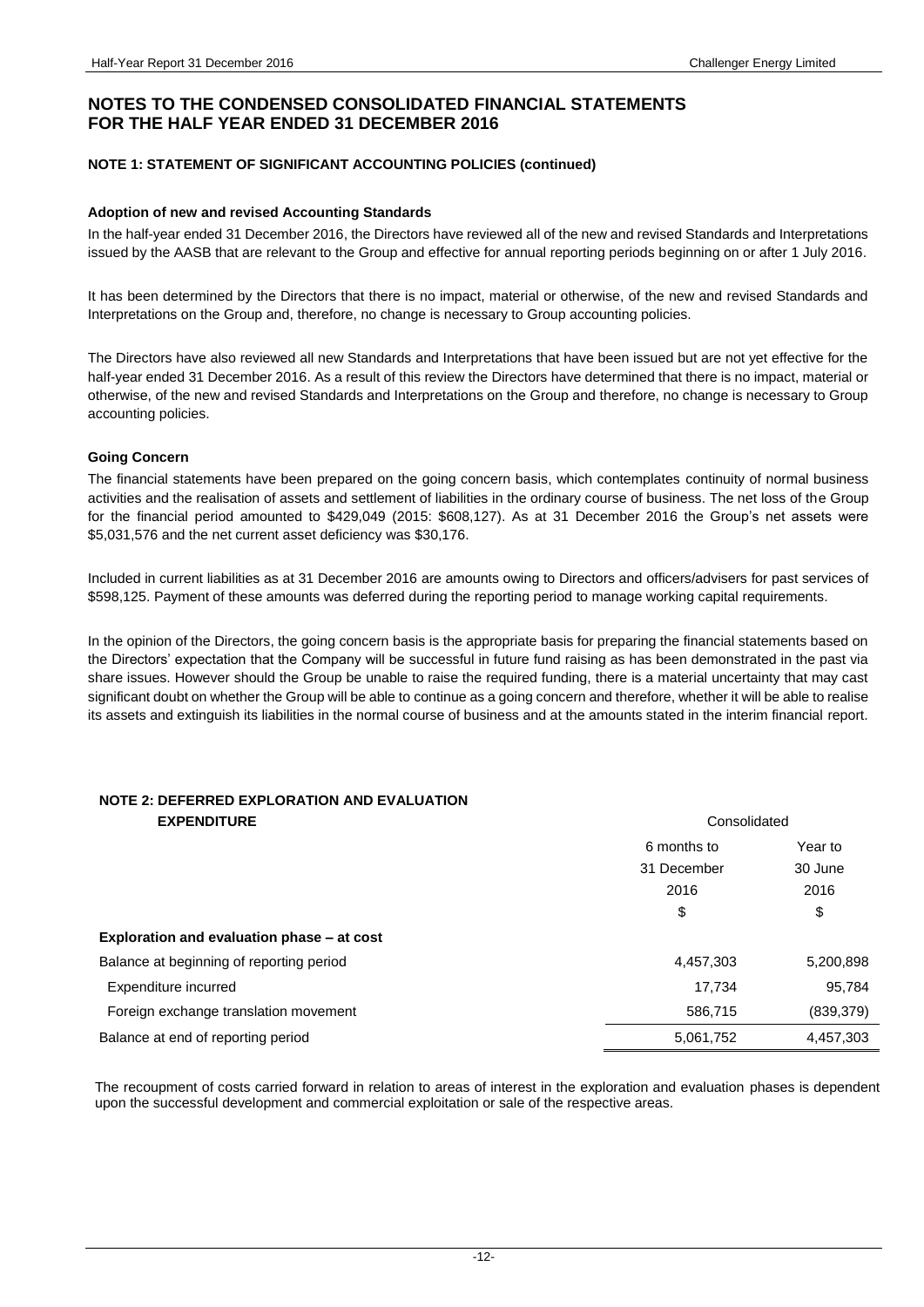### **NOTE 3: TRADE AND OTHER PAYABLES**

Included in trade and other payables as at 31 December 2016 are amounts owing to Directors and officers/advisers for past services of \$598,125 (30 June 2016: \$495,000). Payment of these amounts was deferred during the reporting period to manage working capital requirements.

### **NOTE 4: ISSUED CAPITAL CONSEXUATE ASSUED CONSTANT CONSOLIDATE ASSUED CONSOLIDATE ASSUED CONSOLIDATE ASSUED CONSOLIDATE ASSUED CONSOLIDATE ASSUED CONSOLIDATE ASSUED CONSOLIDATE ASSUED CONSOLIDATE ASSUED CONSOLIDATE ASSUED**

|                                                                               | 6 months to<br>31 December<br>2016<br>\$ | Year to<br>30 June<br>2016<br>\$ |
|-------------------------------------------------------------------------------|------------------------------------------|----------------------------------|
| Ordinary shares                                                               |                                          |                                  |
| 389,466,818 (30 June 2016: 384,793,851) Issued and fully paid ordinary shares | 32,031,378                               | 31,944,281                       |
| Movements in shares on issue                                                  |                                          |                                  |
| Balance at beginning of reporting period                                      | 31,944,281                               | 30,885,320                       |
| Placement at 3 cents per share                                                |                                          | 900,000                          |
| Issued in lieu of consulting and compliance costs                             | 87,097                                   | 115,806                          |
| To be issued in lieu of consulting costs                                      |                                          | 52,500                           |
| Share issue costs                                                             |                                          | (9, 345)                         |
| Balance at end of reporting period                                            | 32,031,378                               | 31,944,281                       |
|                                                                               | Number of Shares                         |                                  |
| Balance at beginning of reporting period                                      | 384,793,851                              | 351,695,363                      |
| Placement at 3 cents per share                                                |                                          | 30,000,000                       |
| Issued in lieu of consulting and compliance costs                             | 4,672,967                                | 3,098,488                        |
| Balance at end of reporting period                                            | 389,466,818                              | 384,793,851                      |

As part of his remuneration package, and as approved by shareholders at the EGM held 22 August 2013, Mr Willes will be issued 4,000,000 fully paid ordinary shares ("Retention Shares") in the Company in equal 6 monthly instalments of 666,667 Retention Shares for a period of 36 months. The issue of Retention Shares is conditional on Mr Willes remaining an employee of the Company as at the date the respective Retention Shares are issued. At the date of signing the financial report a total of 1,333,332 Retention Shares remain to be issued to Mr Willes. An expense of \$51,862 for Retention Shares was recorded for the period ended 31 December 2015 and an increase of the same amount to the share-based payments reserve in the Statement of Changes in Equity. The issue of the final 1,333,332 Retention Shares to Mr Willes will complete the requirements of his remuneration package in respect to the Retention Shares.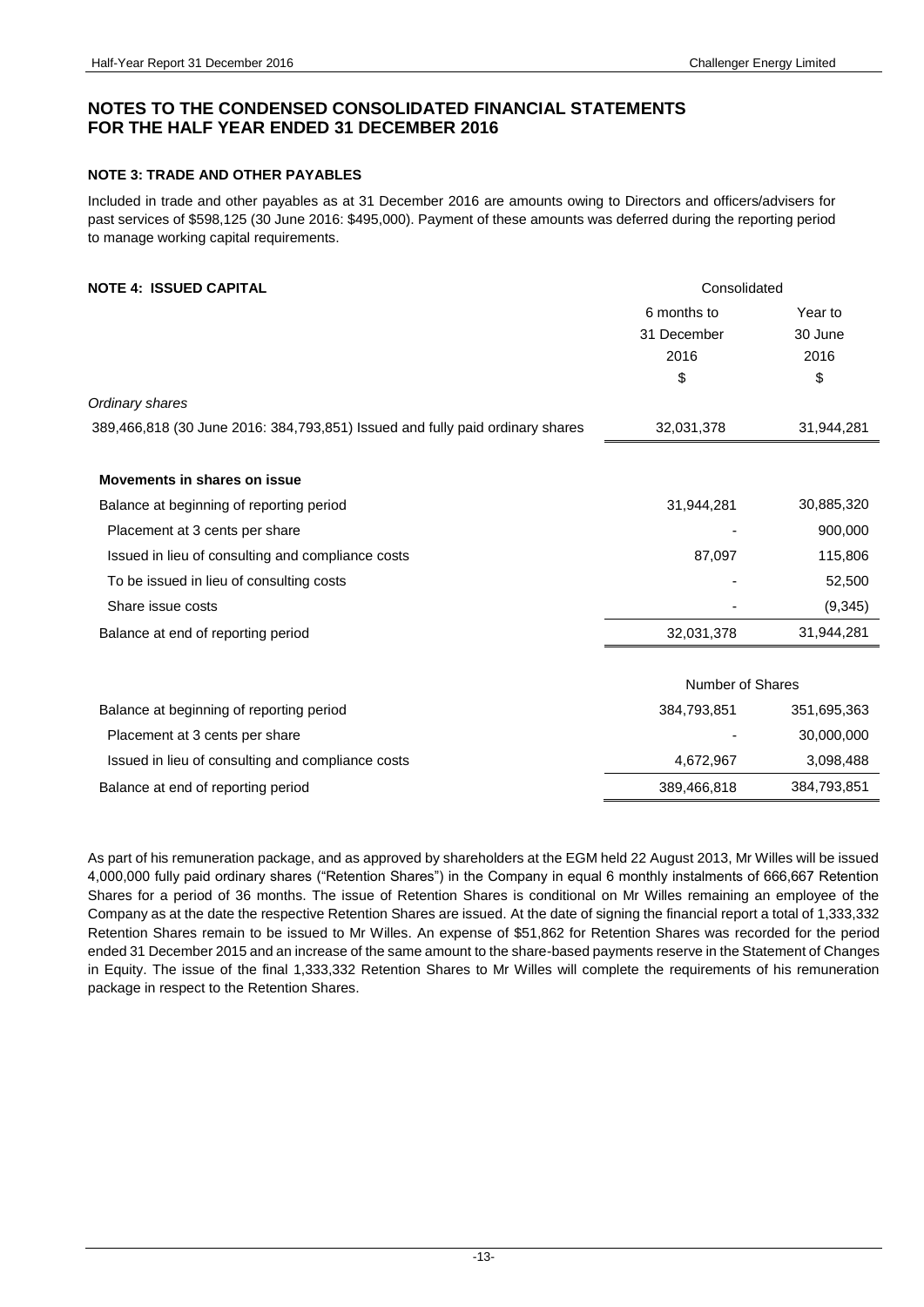### **NOTE 5: OPTIONS**

Options as at 31 December 2016 over Ordinary Shares:

| Type     | <b>Expiry Date</b> | Exercise Price | Number     |
|----------|--------------------|----------------|------------|
| Unlisted | 30 June 2020       | \$0.05         | 34,750,000 |
| Total    |                    |                | 34,750,000 |

#### **NOTE 6: PERFORMANCE RIGHTS CONSOLIDATE ASSESSMENT CONSOLIDATE OF A SET AND RESIDENCE ASSESSMENT CONSOLIDATE OF A SET AND RESIDENCE ASSESSMENT CONSOLIDATE OF A SET AND RESIDENCE ASSESSMENT CONSOLIDATE OF A SET AND RESIDE**

Under an established Performance Rights Plan, Mr Willes has been issued 16,000,000 Performance Rights in the following tranches and subject to the following vesting conditions:

Tranche 1 – 4,000,000 Performance Rights vest on completion of 12 months continuous employment with the Company and the Company having or achieving a market capitalisation of \$100m or greater by no later than 7 April 2016. These Performance Rights have expired.

Tranche 2 – 4,000,000 Performance Rights vest on completion of 24 months continuous employment with the Company and the Company having or achieving a market capitalisation of \$200m or greater by no later than 7 April 2018.

Tranche 3 – 4,000,000 Performance Rights vest on completion of 36 months continuous employment with the Company and the Company having or achieving a 3P resource in excess of 1TCF by no later than 7 April 2018.

Tranche 4 – 4,000,000 Performance Rights vest on completion of 36 months continuous employment with the Company and either the Company:

- announcing that its interests in the Karoo Basin, South Africa can be commercially developed; or
- receiving an independent reserves certification containing proved reserves; or
- having or achieving a market capitalisation of \$500m or greater, by no later than 7 April 2020.

The Company has issued 2,000,000 Performance Rights to a consultant and 500,000 performance rights to the Company Secretary. These Performance Rights are subject to the following vesting conditions:

50% of the Performance Rights vesting upon a farm-in agreement between the Company and a third party in respect of the Cranemere exploration area becoming unconditional or upon a minimum of ZAR100 million raised from third party investors; and 50% of the Performance Rights vesting upon the award by the South African Department of Mineral Resources and acceptance by the Company or its affiliate of an exploration right in respect of the Cranemere exploration area.

Performance Rights as at 31 December 2016 over Ordinary Shares:

| Type     | <b>Expiry Date</b> | <b>Exercise Price</b> | Number     |
|----------|--------------------|-----------------------|------------|
| Unlisted | 16 March 2018      | nil                   | 2,500,000  |
| Unlisted | 7 April 2018       | nil                   | 8,000,000  |
| Unlisted | 7 April 2020       | nil                   | 4,000,000  |
| Total    |                    |                       | 14,500,000 |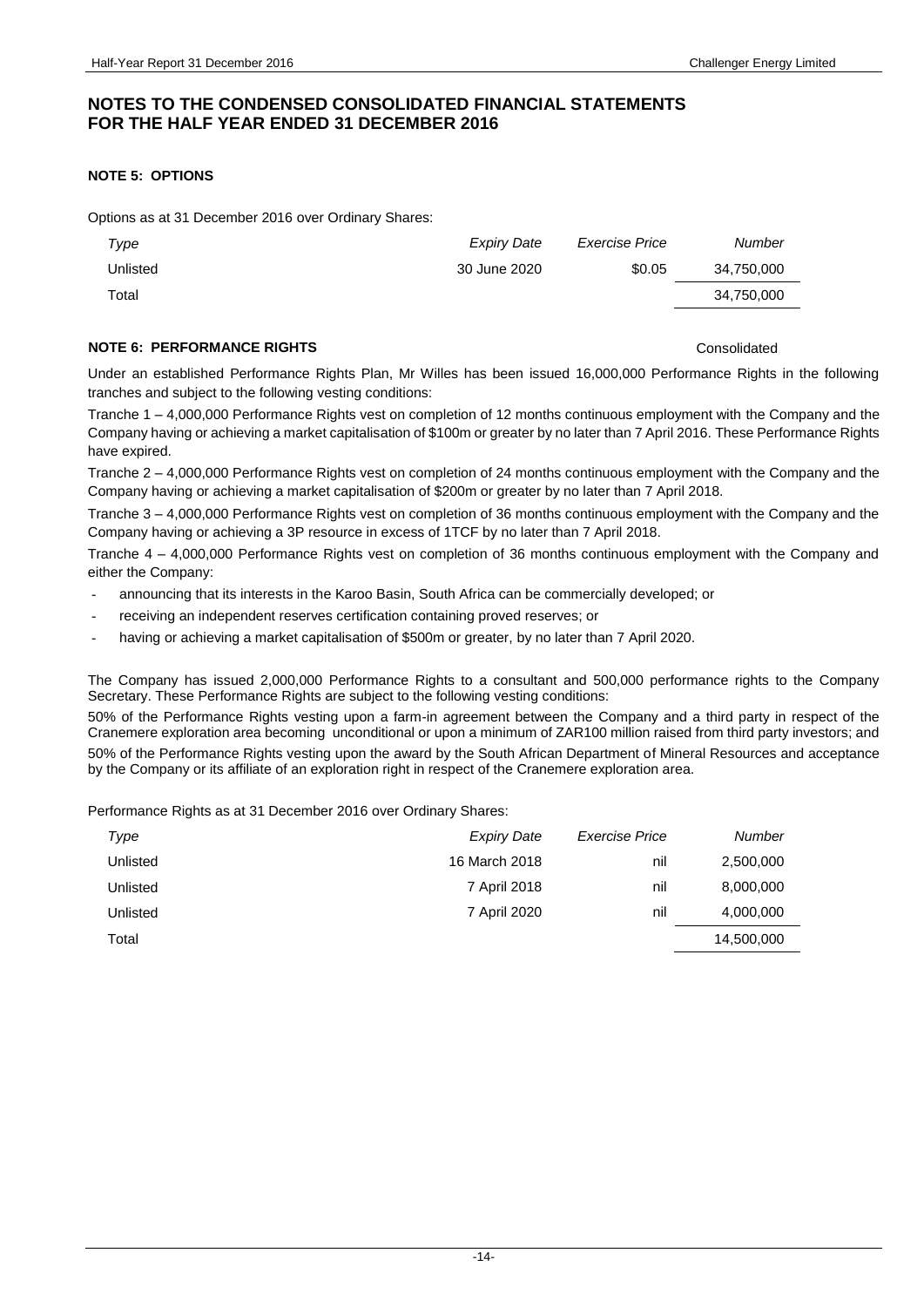### **NOTE 7: LOSS PER SHARE** Consolidated

|                                                                                                                                                    | 31 December<br>2016     | 31 December<br>2015 |
|----------------------------------------------------------------------------------------------------------------------------------------------------|-------------------------|---------------------|
|                                                                                                                                                    | \$                      | \$                  |
| (a) Loss used in the calculation of loss per share                                                                                                 | (439, 241)              | (593, 544)          |
|                                                                                                                                                    | <b>Number of Shares</b> |                     |
| (b) Weighted average number of ordinary shares outstanding during the reporting<br>period used in calculation of basic and diluted loss per share: | 388,222,387             | 351,984,642         |

### **NOTE 8: FINANCIAL INSTRUMENTS**

The Directors consider that the carrying value of the financial assets and financial liabilities recognised in the consolidated financial statements approximate their fair value.

### **NOTE 9: CONTINGENT LIABILITIES**

The Directors are not aware of any significant contingent liabilities as at 31 December 2016.

### **NOTE 10: EVENTS SUBSEQUENT TO REPORTING DATE**

Since balance date there are no events of a material and unusual nature likely, in the opinion of the Directors, to affect significantly, the results of those operations, or the state of affairs of the Group in future financial years.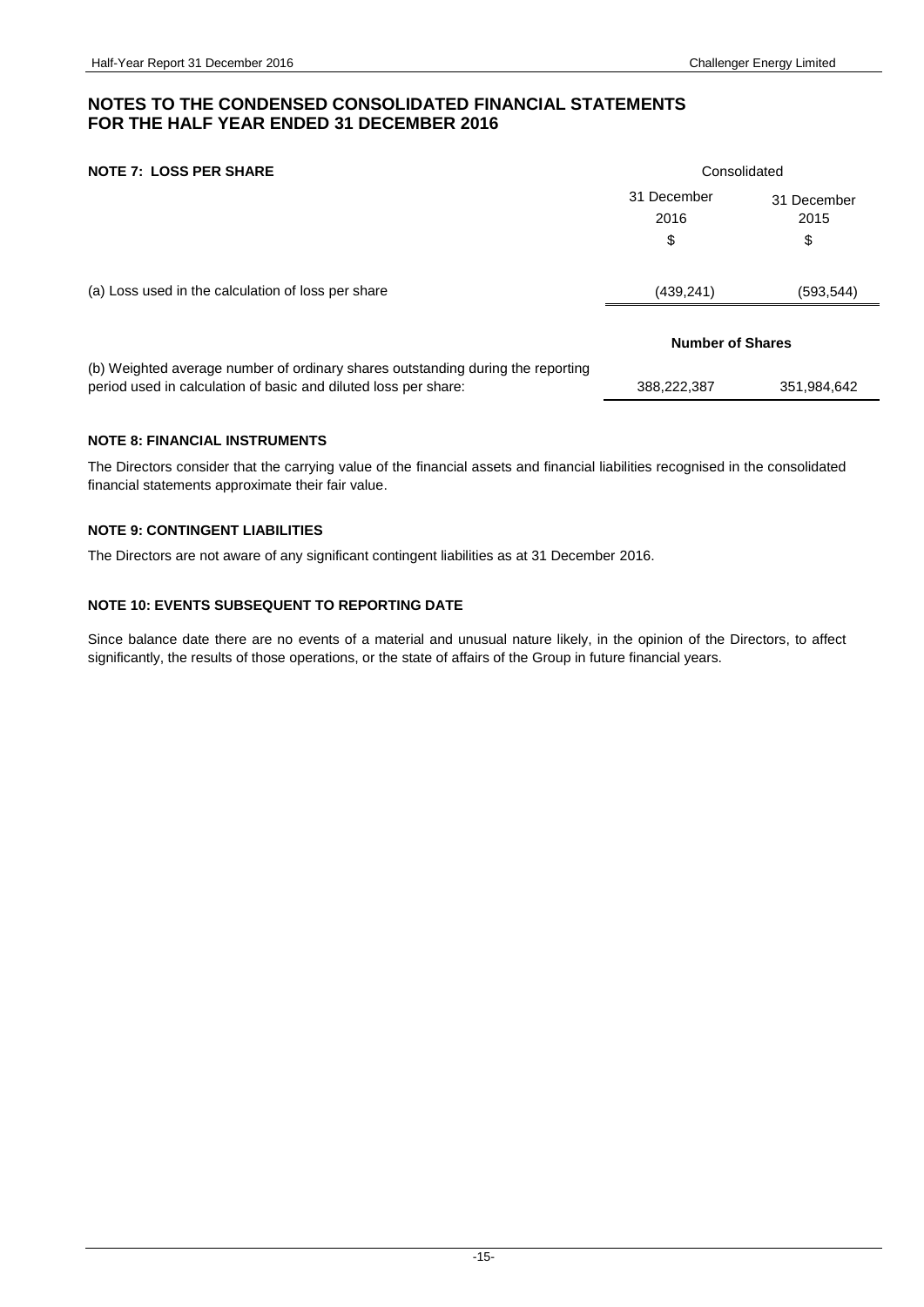### **DIRECTORS' DECLARATION**

The directors of the Company declare that:

- 1. The financial statements and notes thereto, as set out on pages 7 to 15, are in accordance with the Corporations Act 2001 including:
	- a. complying with Accounting Standards, the Corporations Regulations 2001 and other mandatory professional reporting requirements; and
	- b. giving a true and fair view of the Group's financial position as at 31 December 2016 and of its performance for the half-year then ended.
- 2. In the directors' opinion there are reasonable grounds to believe that the Company will be able to pay its debts as and when they become due and payable.

This declaration is signed in accordance with a resolution of the Board of Directors made pursuant to s.303(5) of the Corporations Act 2001.

Robert Willes Managing Director

Dated this 14<sup>th</sup> day of March 2017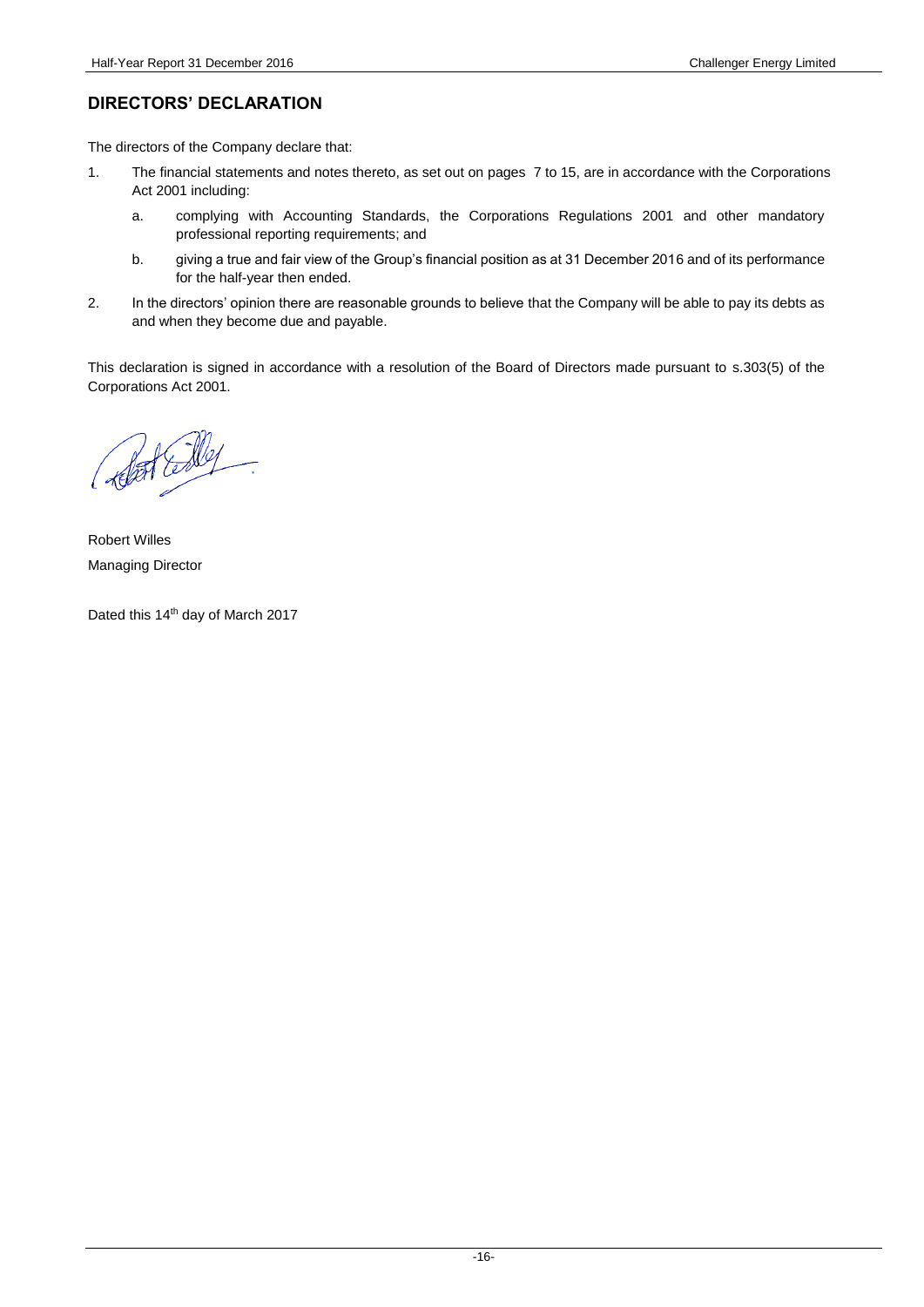

Accountants | Business and Financial Advisers

### **INDEPENDENT AUDITOR'S REVIEW REPORT**

To the members of Challenger Energy Limited

#### **Report on the Condensed Half-Year Financial Report**

We have reviewed the accompanying half-year financial report of Challenger Energy Limited ("the company") which comprises the condensed consolidated statement of financial position as at 31 December 2016, the condensed consolidated statement of comprehensive income, the condensed consolidated statement of changes in equity and the condensed consolidated statement of cash flows for the half-year ended on that date, notes comprising a summary of significant accounting policies and other explanatory notes, and the directors' declaration, for the Group comprising the company and the entities it controlled at the half-year end or from time to time during the half-year.

#### *Directors' responsibility for the half-year financial report*

The directors of the company are responsible for the preparation of the half-year financial report that gives a true and fair view in accordance with Australian Accounting Standards and the *Corporations Act 2001* and for such internal control as the directors determine is necessary to enable the preparation of the half-year financial report that gives a true and fair view and is free from material misstatement, whether due to fraud or error.

#### *Auditor's responsibility*

Our responsibility is to express a conclusion on the half-year financial report based on our review. We conducted our review in accordance with Auditing Standard on Review Engagements ASRE 2410 *Review of a Financial Report Performed by the Independent Auditor of the Entity* in order to state whether, on the basis of the procedures described, we have become aware of any matter that makes us believe that the half-year financial report is not in accordance with the *Corporations Act 2001*  including: giving a true and fair view of the Group's financial position as at 31 December 2016 and its performance for the half-year ended on that date; and complying with Accounting Standard AASB 134 *Interim Financial Reporting* and the *Corporations Regulations 2001*. As the auditor of the company, ASRE 2410 requires that we comply with the ethical requirements relevant to the audit of the annual financial report.

A review of a half-year financial report consists of making enquiries, primarily of persons responsible for financial and accounting matters, and applying analytical and other review procedures. A review is substantially less in scope than an audit conducted in accordance with Australian Auditing Standards and consequently does not enable us to obtain assurance that we would become aware of all significant matters that might be identified in an audit. Accordingly, we do not express an audit opinion.

#### *Independence*

**.** 

In conducting our review, we have complied with the independence requirements of the *Corporations Act 2001*.

**HLB Mann Judd (WA Partnership) ABN 22 193 232 714** 

**HLB Mann Judd (WA Partnership) is a member of <b>HLB** International, a worldwide organisation of accounting firms and business advisers

Level 4, 130 Stirling Street Perth WA 6000. PO Box 8124 Perth BC 6849 Telephone +61 (08) 9227 7500. Fax +61 (08) 9227 7533.<br>Email: hIb@hlbwa.com.au. Website: http://www.hlb.com.au<br>Liability limited by a scheme approved